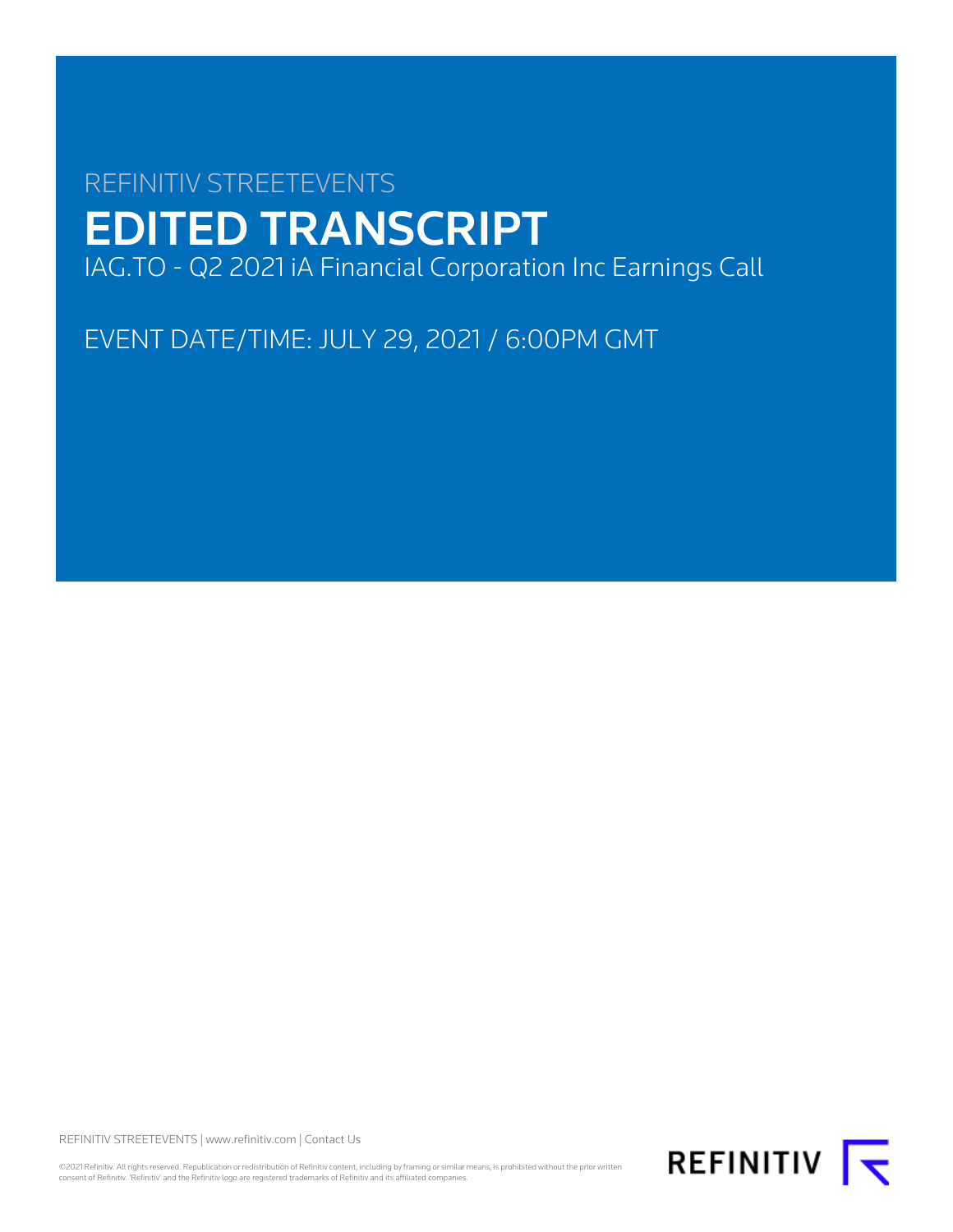# **CORPORATE PARTICIPANTS**

**[Denis Ricard](#page-2-0)** iA Financial Corporation Inc. - President and CEO **[François Blais](#page-7-0)** iA Financial Corporation Inc. - EVP, Dealer Services & Special Risks **[Jacques Potvin](#page-3-0)** iA Financial Corporation Inc. - EVP, CFO & Chief Actuary **[Marie-Annick Bonneau](#page-1-0)** iA Financial Corporation Inc. - Head of IR **[Michael Stickney](#page-2-1)** iA Financial Corporation Inc. - EVP & Chief Growth Officer **[Renée Laflamme](#page-5-0)** iA Financial Corporation Inc. - EVP, Individual Insurance, Savings & Retirement

# **CONFERENCE CALL PARTICIPANTS**

**[Darko Mihelic](#page-11-0)** RBC Capital Markets, Research Division - MD & Equity Analyst **[Doug Young](#page-8-0)** Desjardins Securities Inc., Research Division - Diversified Financials and Insurance Analyst **[Gabriel Dechaine](#page-6-0)** National Bank Financial, Inc., Research Division - Analyst **[Meny Grauman](#page-5-1)** Scotiabank Global Banking and Markets, Research Division - MD of Financial Services Equity Research & Analyst **[Paul Holden](#page-10-0)** CIBC Capital Markets, Research Division - Executive Director of Institutional Equity Research **[Scott Chan](#page-13-0)** Canaccord Genuity Corp., Research Division - Director of Research of Financials & Financial Services Analyst **[Tom MacKinnon](#page-7-1)** BMO Capital Markets Equity Research - MD & Analyst **[Lemar Persaud](#page-12-0)** Cormark Securities inc.

#### **PRESENTATION**

#### **Operator**

Greetings, and welcome to the second quarter earnings results conference call. (Operator Instructions) As a reminder, today's call is being recorded, Thursday, July 29, 2021.

<span id="page-1-0"></span>Now I would like to turn the conference over to Marie-Annick Bonneau, Head of Investor Relations.

#### **Marie-Annick Bonneau** - iA Financial Corporation Inc. - Head of IR

Good afternoon, everyone, and welcome to our second quarter conference call. All our Q2 documents, including press release, slides for this conference call, MD&A and supplementary information package, are posted in the Investor Relations section of our website at ia.ca.

This conference call is open to the financial community, the media and the public. I remind you that the question period is reserved for financial analysts. A recording of this call will be available for 1 week, starting this evening. The archived webcast will be available for 90 days, and a transcript will be available on our website in the next week.

I drive your attention to the forward-looking statements at the end of the slide package. A detailed discussion of the company's risk is provided in our 2020 MD&A available on SEDAR and on our website.

I will now hand the call over to Denis Ricard, President and CEO.

 $\supset$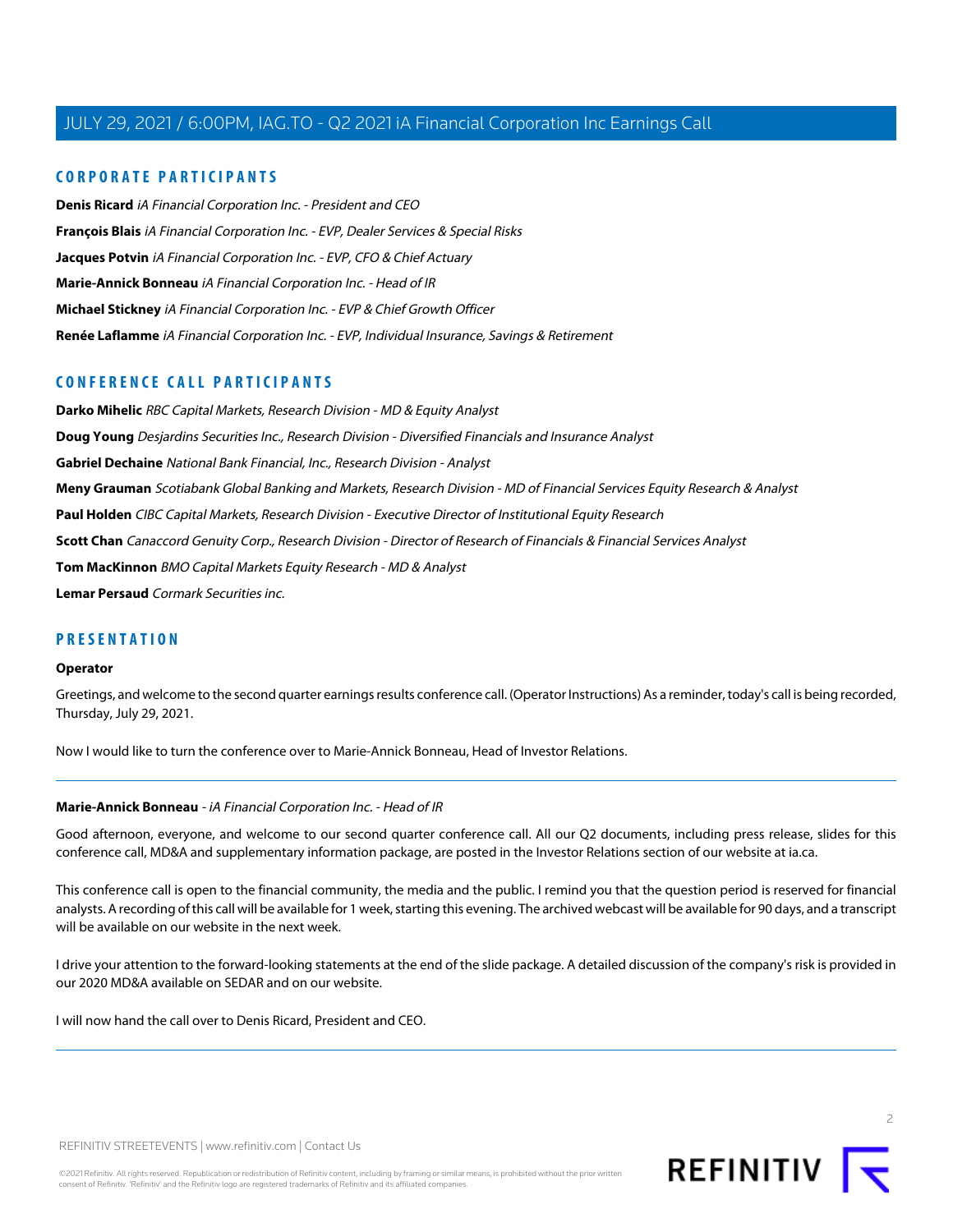### <span id="page-2-0"></span>**Denis Ricard** - iA Financial Corporation Inc. - President and CEO

Good afternoon, everyone, and thank you for joining us on the call today. As usual, I will start by introducing everyone attending the call on behalf of iA. First of all, Jacques Potvin, Chief Actuary and CFO; Mike Stickney, Chief Growth Officer and responsible, among other things, for our U.S. operations; Alain Bergeron, Chief Investment Officer; Renée Laflamme, in charge of Individual Insurance and Annuities; Sean O'Brien, responsible for our mutual fund business, wealth management distribution affiliates; François Blais, in charge of our Dealer Services, Special Markets and iA Auto and Home; and Eric Jobin, responsible of our Group businesses.

I am very pleased with iA Financial Group's second quarter results that were disclosed this morning. With excellent performance in both sales and profits for virtually all business lines, iA had a record quarter in terms of profitability. Each of the 6 main KPIs shown on Slide 4 are extremely solid. Up sharply by 34% year-over-year, core EPS of \$2.29 is iA's highest for a quarter. This result, which is above guidance, is even more noteworthy because it is attributable to several sources from different sectors, including the contribution of IAS.

Core ROE of 14.2% is also above guidance and in line with the medium-term target range of 13% to 15% that we announced at our March 2021 investor event. This metric is on a trailing basis and, therefore, reflects the strength of the last 4 quarters. The following 2 KPIs fully demonstrate the ongoing momentum in sales. Premiums and deposits increased by an impressive 47% year-over-year to \$3.9 billion, and AUA/AUM of more than \$210 billion are up by 16% over the last 12 months. With a 2 percentage point increase, our solvency ratio remains strong at 130%. Added to this is our distinctive protection equivalent to 9 percentage points. Finally, growth in book value, a key measure since it represents the actual value added for our shareholders, grew by 4% quarter-over-quarter and by 11% year-over-year.

Now turning to Slide 5, which illustrates our business mix, starting with our foundation businesses that is those in which we already have a leadership position. These businesses, which include individual insurance, wealth management and Dealer Services in Canada also had very strong sales, and profit exceeding expectations, with experience gains totaling over \$0.20 EPS. In our support businesses, which deliver synergies and competitive advantages to other iA businesses, I want to highlight the solid sales in Group Savings and at iA Auto and Home. Our Quebec P&C affiliate also delivered a strong contribution to earnings again this quarter. Finally, our expansion businesses, which are distinctive businesses with high growth potential, continue to add value. In fact, contribution from retail distribution, including PPI, Investia and iA Private Wealth, was better than expected.

Sales and profits for both U.S. divisions were also above expectations. In particular, the performance of U.S. Dealer Services illustrates the merits of our approach to growing in the U.S. auto warranty market and of the IAS acquisition.

During the second quarter, several important strategic projects made good progress. For instance, the integration of IAS is continuing and going well. We have also defined our working capital for the post-pandemic period based on the flexible approach that will allow us both our ambition to be the company that best meets client expectations and be an employer of choice.

To conclude, Q2 results fully reflect the strength of our business model and complementarity between business segments as a driver of synergies. With the very strong momentum of sales and profitability and with a solid financial foundation, iA is well positioned for successful growth in the Canadian insurance and savings market and to become a leader in the North American dealer services market.

<span id="page-2-1"></span>I will now let Mike comment further on business growth. Following Mike's remarks, Jacques will provide more information on our Q2 earnings and financial strength. I will pass it over to Mike.

#### **Michael Stickney** - iA Financial Corporation Inc. - EVP & Chief Growth Officer

Thank you, Denis, and good afternoon, everyone. In terms of business growth, Q2 completed the first half of 2021 with impressive sales and double-digit growth in virtually all business lines. This performance is a continuation of the past quarters. Individual Insurance and Individual Wealth Management carried on their strong momentum, while the significant growth of Dealer Services in both Canada and the U.S. further demonstrated their strategic contribution to our growth ambitions. Now please refer to Slide 7, as I will comment on Q2 sales by line of business.



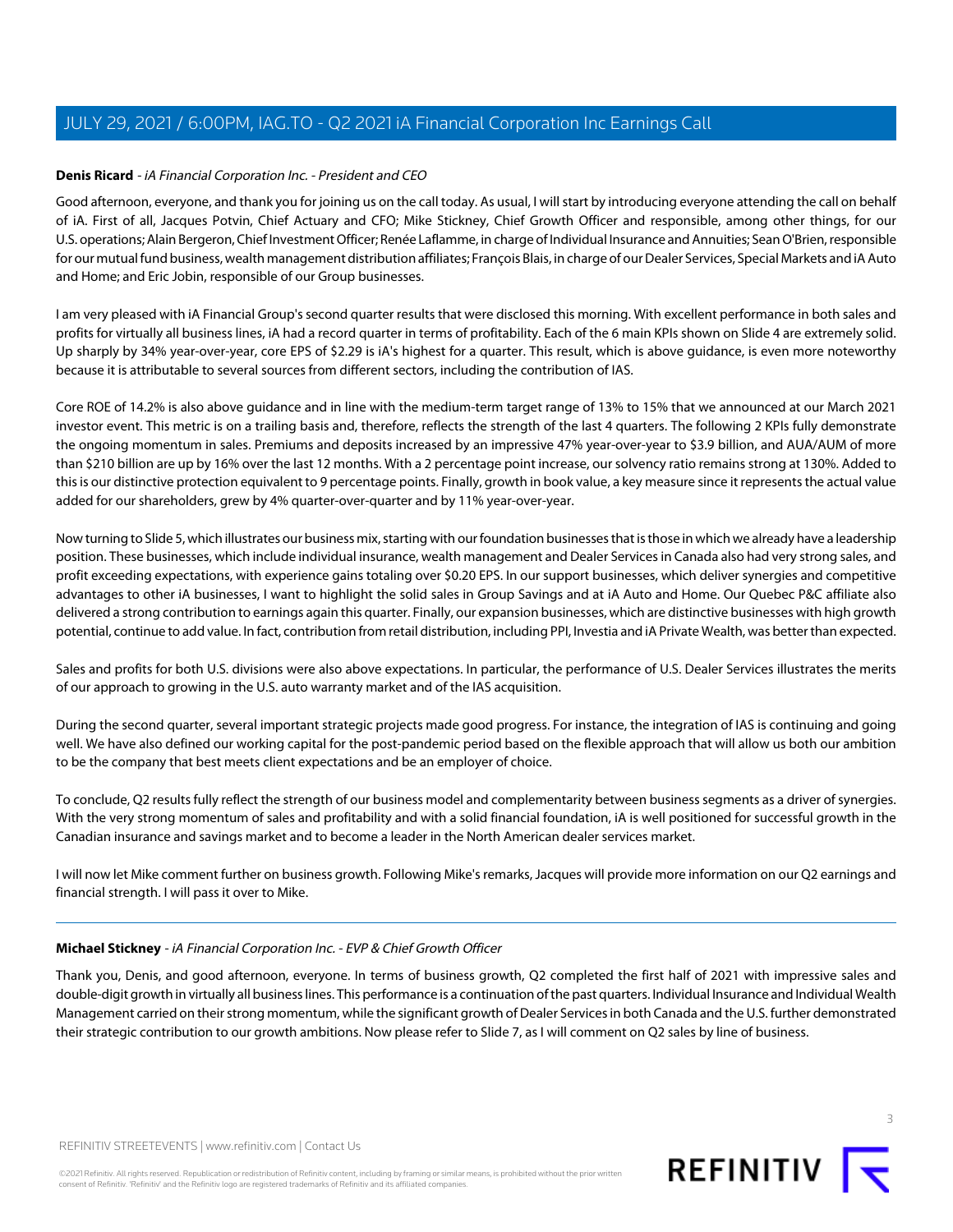In Individual Insurance, sales totaled \$73 million during the second quarter, a notable 38% year-over-year increase. As you know, sales growth is rooted in 3 factors: the strength of our distribution networks, the superior performance of our digital tools and our comprehensive range of products.

Now looking at Group Insurance, employee plans sales amounted to \$14 million compared to \$23 million for the same period last year. As you know, sales in this sector tend to vary considerably from one quarter to another due to the significant size of the contracts sold. In the Canadian Dealer Services operation, sales were up 64% from 2020, mainly driven by P&C sales and car loan originations. New as well as used car sales fared well in Q2, supporting the strong result.

In the Special Markets division, sales were about the same level as last year. People are starting to travel again. And with the easing of travel restrictions, we expect to rebound in travel medical insurance sales in the latter half of 2021.

In the U.S. now, sales were quite good in Individual Insurance with a 12% increase year-over-year. As for the Dealer Services division of our U.S. operations, sales were 113% higher than a year ago. I will comment further on this division in the next few minutes.

Now turning to Slide 8 for Individual Wealth Management. Guaranteed product sales continue to be robust, totaling more than \$220 million. Looking at segregated funds, the company continued to strengthen its position in the industry and was still ranking first in year-to-date gross and net sales as at May 31. Gross segregated fund sales exceeded \$1 billion, up 75% year-over-year, while net sales totaled \$673 million for the quarter, an impressive increase of 61% year-over-year. As with the individual insurance, our distribution networks and digital tools have been key to our success.

Moving to mutual funds, gross sales were up 48% year-over-year, and net sales recorded solid inflows of \$272 million for the quarter, showing continued momentum in bringing net sales up to \$650 million for year-to-date. In Group Savings and Retirement, sales were also significantly higher than a year earlier, up 85% due to the signing of new groups with substantial assets.

Finally, direct written premiums in our P&C affiliate, iA Home and Auto, continued their steady growth and increased 11% year-over-year. Overall, premiums and deposits totaled more than \$3.9 billion during the second quarter, driven by our excellent sales results. As for assets under management administration, the growth of the financial markets and solid net inflow of funds resulted in a 16% increase over the last 12 months.

To conclude, I would like to draw your attention to Slide 9, which focuses on the sales results for our U.S. Dealer Services division, including those of IAS. As illustrated by the graph on the left side of the slide, sales in this division were particularly strong in Q2. This can be explained by the resilience of U.S. car sales and also because of the diversification of our sources as 50% of our business comes from the used car market. Also, the synergies between IAS and DAC are producing more and more positive outcomes as the integration progresses well. All in all, with the support of our strong F&I development team, we are well positioned to mitigate the impact of new car inventory shortages in the coming quarters and then benefit from the sales recovery in 2022.

<span id="page-3-0"></span>I will now turn it over to Jacques to comment on Q2 earnings and capital strength.

#### **Jacques Potvin** - iA Financial Corporation Inc. - EVP, CFO & Chief Actuary

Thank you, Mike, and good afternoon, everyone. I would just say, we have some technical difficulty here in the room, so I hope that you hear me okay. As Denis mentioned, our second quarter results are very positive. Slide 11 compares them to the guidance that was provided at the beginning of the year and demonstrates their overall robustness. EPS, ROE, strain, solvency ratio and capital generation are all in-line or better than targets. Most notably, thanks to our solid performance over the last 12 months, core ROE now exceeds our target range. As for the dividend payout ratio, it reflects both the effect of current regulatory restrictions, prohibiting dividend increases and our good profitability.

Slide 12 presents the reconciliation of core earnings with reported earnings. The first adjustment related to financial markets, which were favorable again this quarter. The second adjustment is for IAS integration costs, which were \$0.03 EPS higher than expected, mainly due to the accelerated integration of corporate function. Finally, the other 2 adjustments were as expected, one for the amortization of acquisition-related intangible assets and the other one for non-core pension expense.



©2021 Refinitiv. All rights reserved. Republication or redistribution of Refinitiv content, including by framing or similar means, is prohibited without the prior written consent of Refinitiv. 'Refinitiv' and the Refinitiv logo are registered trademarks of Refinitiv and its affiliated companies.

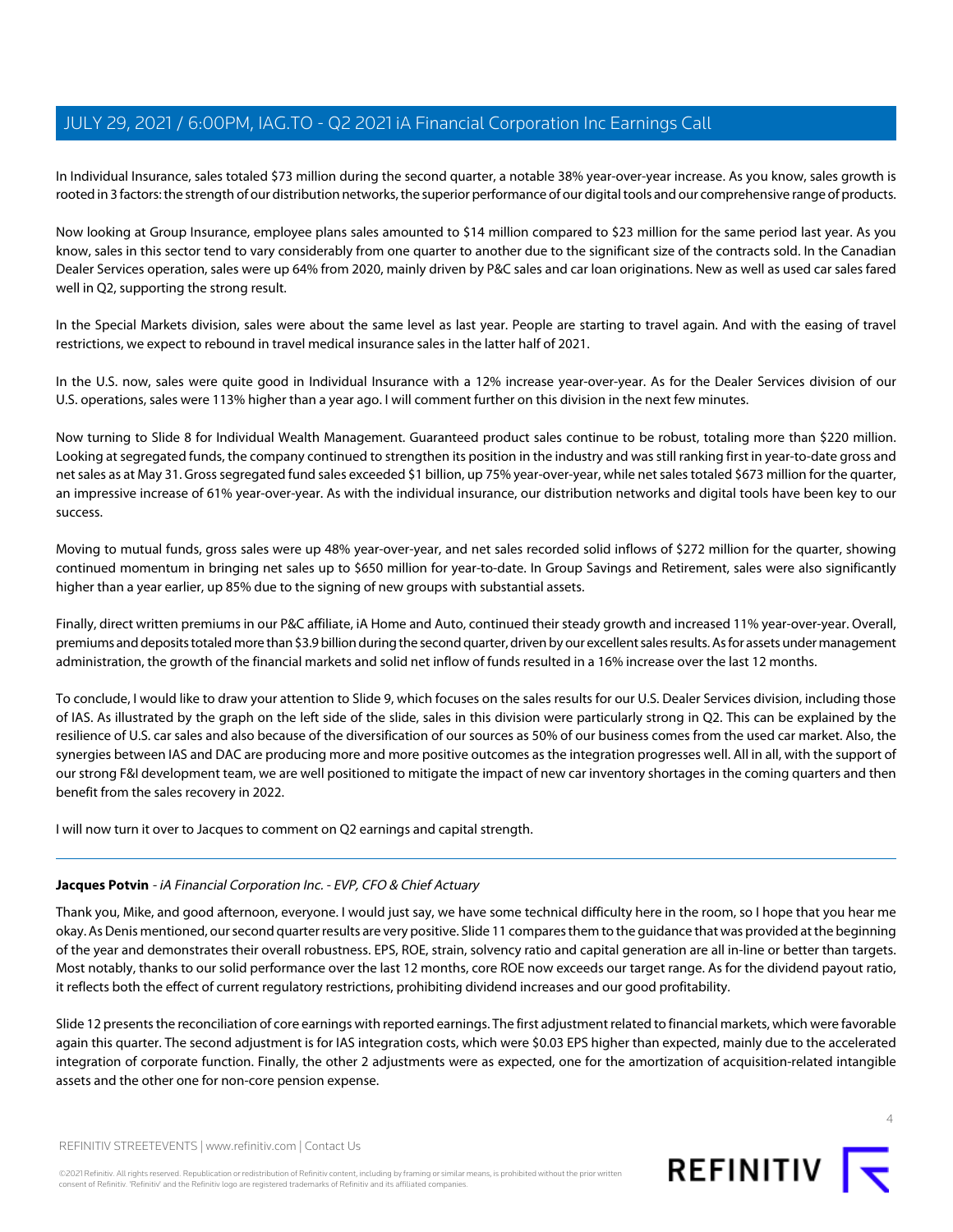Now moving to Slide 13 where our Q2 results are presented on a core SOE basis. First, expected profit of \$246 million is up 29% year-over-year and is supported by strong organic growth from all sectors as well as the addition of expected profit from the IAS acquisition and the favorable impact of financial markets and high net funds entries.

Very favorable policyholder experience contributed greatly to the strong profitability of the second quarter. Solid experience gains were recorded from almost all business units, including our Dealer Services divisions in Canada and in the U.S., Individual Wealth and Individual Insurance. Please refer to Slide 21 in the appendices for more details.

The impact of new business generated a gain at issue equivalent to 1% of sales. This result, which can be explained by the high sales volume, is within our guidance range and is slightly more favorable than expected. Income on capital was higher than expected in Q2, resulting in a \$0.06 EPS gain. This result is mainly attributable to the experience at iA Auto and Home, which continues to be very favorable with lower claim ratios for both auto and home insurance. On the other hand, we recorded an IT software write-down in the normal course of business.

Finally, income taxes were near the top of our 20% to 22% guidance range, resulting in a 2% EPS loss due to the true-up for the 2020 tax period, which was partially offset by a few favorable deviations. Taken together, these items drove core earnings to a record level of \$2.29 EPS, well above our guidance range.

Turning to Slide 14, where you will find an update regarding our additional protection in the reserves for pandemic uncertainty. Overall, the excess mortality protection was sufficient as mortality experience was favorable in the U. S. but slightly higher than expected in Canada. As for adverse policyholder behavior, the additional protection remains intact as no adverse experience was recorded during the quarter. This protection will be kept for potential use in future quarters.

Let's now look at our financial strength on Slide 15. Our solvency ratio increased by 2 percentage points during the quarter to a very healthy solvency ratio of 130%. increase the is supported by strong and continued organic capital generation and favorable market-related variation. Our capital position is even more robust when considered together with our distinctive market protection.

As shown on Slide 16, it is currently worth more than the equivalent of 9 additional percentage points of solvency ratio. Finally, organic capital generation was again very strong at about \$100 million during the quarter.

This leads me to conclude my remarks with some observations on the year-to-date results and to make some comments regarding our expectation for the second half of the year. Our very strong results for the first 6 months of 2021 can be attributed mainly to 4 elements: solid sales, supported by smart digital choices; favorable policyholder experience in almost all business units; the favorable impact of financial market; and our prudent approach to managing the pandemic, including additional protections in the reserves.

We expect business growth and experience to remain generally favorable during the second part of the year. Assuming that the financial market and the evolution of the pandemic also continue to be favorable, we believe that our Q3 and Q4 core EPS should be towards the upper end of our guidance range. This should generate enough organic capital for us to exceed the top of our annual target range of \$325 million.

Operator, we will now take questions.

# **QUESTIONS AND ANSWERS**

#### **Operator**

(Operator Instructions) We'll get to our first question on the line from Meny Grauman from Scotiabank.

REFINITIV STREETEVENTS | [www.refinitiv.com](https://www.refinitiv.com/) | [Contact Us](https://www.refinitiv.com/en/contact-us)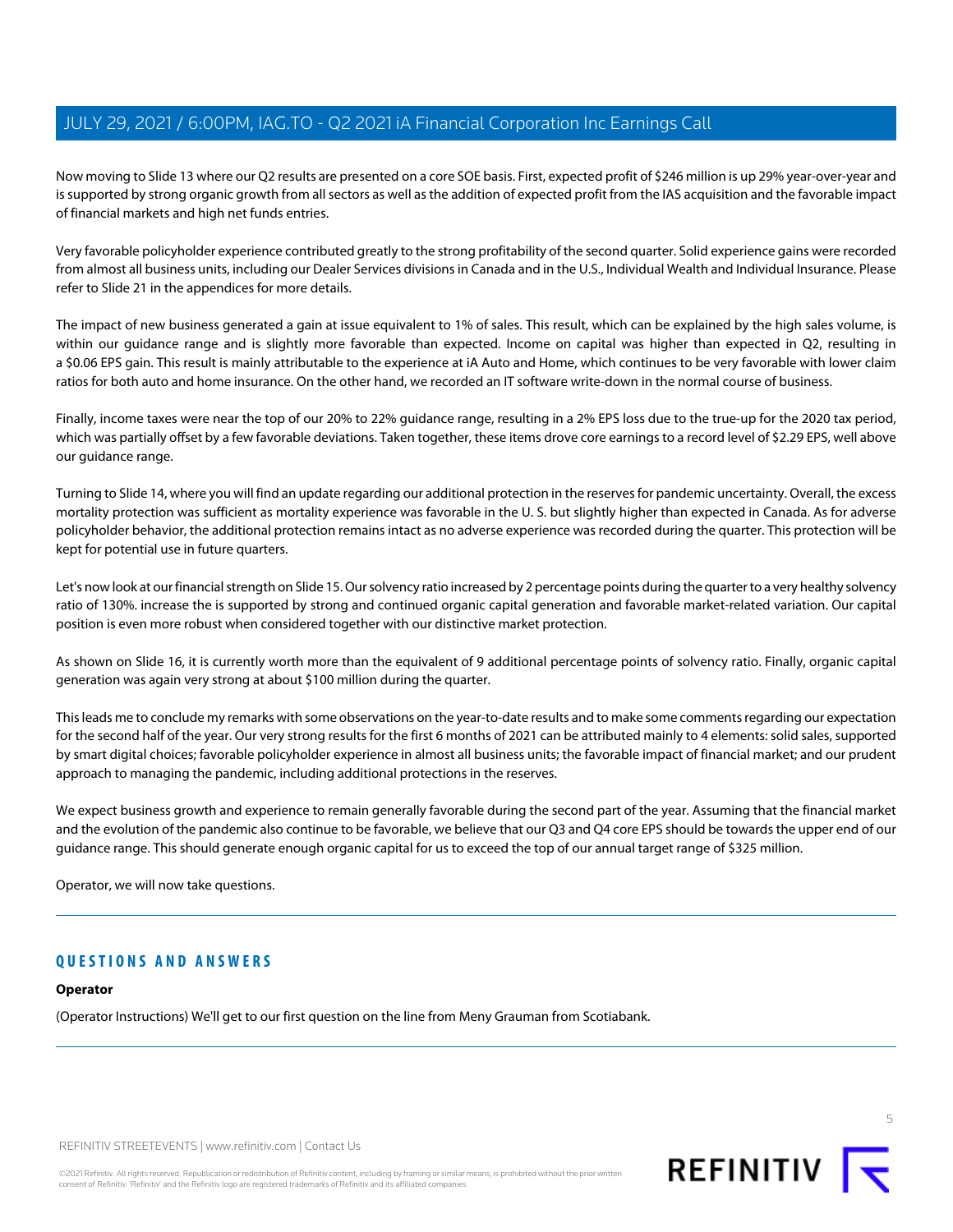### <span id="page-5-1"></span>**Meny Grauman** - Scotiabank Global Banking and Markets, Research Division - MD of Financial Services Equity Research & Analyst

You referenced strength in the distribution side of your business. And I'm just wondering if you could go into a little more detail both on the Insurance and the Wealth side. I mean it wasn't so long ago when we were talking about a goodwill impairment at PPI. I'm just wondering if you could give us a little more. Specifically, any metrics in terms of the transition from face-to-face meetings to digital meetings and also related to the high-end portion of the PPI business in particular.

# **Denis Ricard** - iA Financial Corporation Inc. - President and CEO

So Meny, if I understand well your question, what you want to know is to what extent -- it's Denis here. Thanks for the question. You want to know to what extent there's been changes in the way distributors have been doing business with their clients like face-to-face and how this has evolved. Is that what you're saying?

#### **Meny Grauman** - Scotiabank Global Banking and Markets, Research Division - MD of Financial Services Equity Research & Analyst

Yes. I can understand, it seems like, the pandemic presented some challenges to that distribution model, but it looks like those have been overcome. So I want to see to what extent that's permanent? And any sort of interesting dynamics going forward in the distribution business that you can highlight, either positive or negative, going forward?

# **Denis Ricard** - iA Financial Corporation Inc. - President and CEO

<span id="page-5-0"></span>Okay. I'm going to ask Renée Laflamme to answer your question. Renée?

# **Renée Laflamme** - iA Financial Corporation Inc. - EVP, Individual Insurance, Savings & Retirement

Yes. Thank you very much. You're right that the distribution has overcome and that people are now familiar with all the tools. They are becoming more and more efficient. And we're entering into a phase where digital tools are very well used and accepted, and then combining that to the consignment and meeting clients. So the outlook is positive. The distribution networks have adapted very well. So to your question, yes, the outlook is positive, and I think we'll get the best of both worlds.

**Meny Grauman** - Scotiabank Global Banking and Markets, Research Division - MD of Financial Services Equity Research & Analyst

And then just in terms of the high-end business at PPI, how has that evolved? And is it back to normal there? What's the outlook for that specific niche?

#### **Renée Laflamme** - iA Financial Corporation Inc. - EVP, Individual Insurance, Savings & Retirement

Well, yes, that's a good question because at that time, at one point, if you remember last year, probably around this time, we had no more fluid tests happening because of confinement. This is now back to normal, and we see the pipeline of high net worth business building. So yes, we're back to where we were before.

### **Operator**

We'll get our next question on the line from Gabriel Dechaine from National Bank.

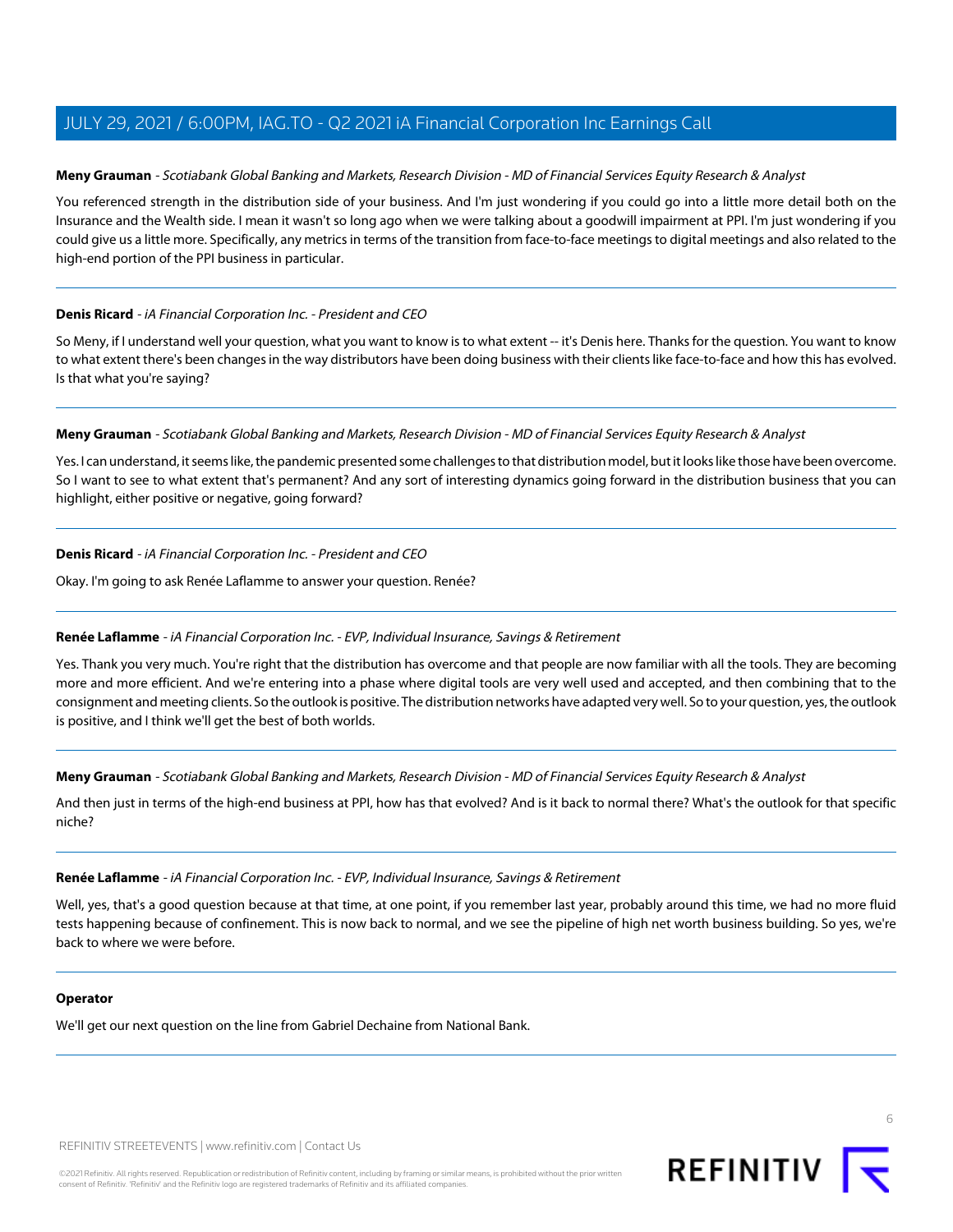#### <span id="page-6-0"></span>**Gabriel Dechaine** - National Bank Financial, Inc., Research Division - Analyst

First question is on capital as the dry powder number keeps growing and you're talking about potentially exceeding your internal capital generation target for the year, which looks like you're in a position to do. Just wondering how that affects your perspective on possible acquisitions. I believe, last time you were hinting more at tuck-ins than anything large, if we could start there.

### **Denis Ricard** - iA Financial Corporation Inc. - President and CEO

Yes, Gabriel, it's Denis here. No change in our strategy right now. Our focus is on organic growth, including investment in technology. Second, obviously, it's about the dividends. And we're looking forward for the regulators to lift the restrictions on dividends. And once they do that, obviously, we're going to resume or increase. And we're strongly thinking about basing our dividend payout ratio based on the core earnings as opposed to the reported earnings, FYI. And also acquisition, bolt-on acquisition, we still have some in our baseline here. But nothing major in terms of acquisition at this point. And NCIB, opportunistic if, for any reason, there is an opportunity, but it's really the last resort.

# **Gabriel Dechaine** - National Bank Financial, Inc., Research Division - Analyst

Okay. And just to clarify that payout ratio comment you made, I think I asked you about that previously, you said it was based on reported, but you're shifting that to a core measure?

# **Denis Ricard** - iA Financial Corporation Inc. - President and CEO

As I said, we are strongly considering doing that over here.

# **Gabriel Dechaine** - National Bank Financial, Inc., Research Division - Analyst

Okay. Got it. IAS, and maybe, I hope I'm not reading too much into this, but it sounds like you're more confident in the second half outlook than you were through a combination either of better sales, or more participation in the used auto car sales and dealers under pressure to generate revenue, so they're incentivized to sell more warranty products. And then plus sounds like some additional synergies you're getting out of IAS and combining that with DAC. Are those all factors that have helped to increase your confidence in the full year outlook?

#### **Denis Ricard** - iA Financial Corporation Inc. - President and CEO

Yes. It's Denis here. Absolutely. And I will leave the sales part to Mike, and I'm sure that Jacques will want to comment on the profit as well. So Mike, maybe for you here.

#### **Michael Stickney** - iA Financial Corporation Inc. - EVP & Chief Growth Officer

Sure. Thanks for the question. And you did a good job of listing off kind of what the positive issues are through the first half of the year. It's gone well, it's probably better than expected. And it does make me more confident about the second half of the year. I still expect a bit of a slowdown in car sales. The inventories are dwindling. But there's a number of factors at play and it's a very fluid situation.

I read stuff almost daily. The Biden administration has been lobbying the chip manufacturers to kind of ramp up and make automotive chips a priority. So I think that's having some impact. The chip manufacturers are ramping up. And so yes, overall, we're feeling better and very pleased with the results of the first half.



7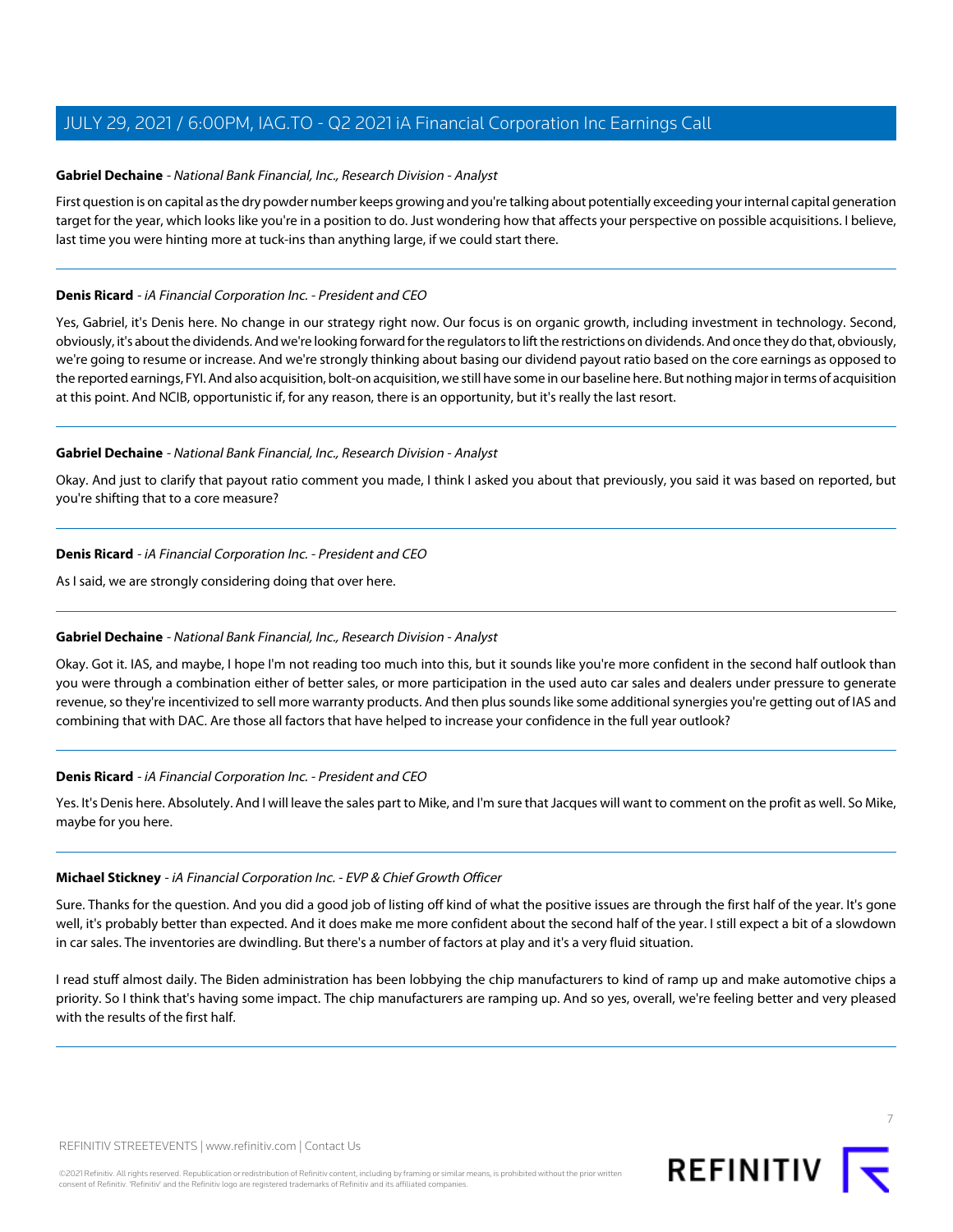#### **Gabriel Dechaine** - National Bank Financial, Inc., Research Division - Analyst

Great. And then my last question will be on the P&C business. I mean this one is continuing to exceed my expectations, probably others' as well. I'm just wondering, are we in a victim-of-its-own-success situation here? When conditions normalize, is it likely that that business has negative growth, let's say, in 2022, not because it's anything bad, it's just things are as good?

#### <span id="page-7-0"></span>**François Blais** - iA Financial Corporation Inc. - EVP, Dealer Services & Special Risks

I can answer. This is François here. So in terms of future growth, I think the future growth is protected. But you're right that as driving will come back to a new equilibrium, we will see claim frequency going back to normal. We need to keep in mind, though, that the last 3 quarters prior to the pandemic, we were already seeing strong underwriting results from that business. And we don't see any indication that it will be otherwise. So we should then see continued strong results from iA Auto and Home for the next few quarters.

#### **Gabriel Dechaine** - National Bank Financial, Inc., Research Division - Analyst

Okay. Yes, it might be worthwhile to throw combined ratio information in the slide deck somewhere.

#### **Operator**

<span id="page-7-1"></span>We'll get to our next question on the line from the line of Tom MacKinnon with BMO.

#### **Tom MacKinnon** - BMO Capital Markets Equity Research - MD & Analyst

Yes. Question was with respect to the group business, the group life health business. Really big growth in expected profit year-over-year and quarter-over-quarter. So is there any seasonality at play here? And any other general overall comments about the really good results you're getting in your group life and health? And I have a follow-up.

#### **Jacques Potvin** - iA Financial Corporation Inc. - EVP, CFO & Chief Actuary

Okay. Yes, Tom, Jacques speaking. You're totally right with seasonality. If you recall well, in Q1, we had a negative growth of the expected profit on in-force. And the question was asked, and I mentioned at the time that for the whole year, we are expecting for that division to have an expected profit on in-force growth of 9%. So it's really seasonality. And when I look at that, we're improving every year. Our team are improving the prediction on a quarterly basis. And we're very pleased, I would say, with the results we're having there. And about those results, this quarter, for sure, the P&C claims of the Dealer division has been tremendously good for the quarter as well as iA Auto Finance. So that's really the story of that line of business.

#### **Tom MacKinnon** - BMO Capital Markets Equity Research - MD & Analyst

Should we be looking at expected profit growth for the full year being greater than 9%, especially given that your guide for that business, especially given the fact you're guiding overall for the overall company earnings to be towards the top end of guidance for the rest of 2021?

#### **Jacques Potvin** - iA Financial Corporation Inc. - EVP, CFO & Chief Actuary

I would say that when I mentioned that we are targeting to be at the top of the guidance, I certainly have in mind iA Auto and Home. This is a given. We spoke about the good result of IAS as well. So we now expect, if you remember well, we have \$0.39 to \$0.44 target for the year that we mentioned in Q1. Our view was we will be within that guidance. And now we're confident to say we will be at the top end, even maybe exceed that part. And also, we have to consider also favorable markets that are helping the Wealth division in all those different businesses.

8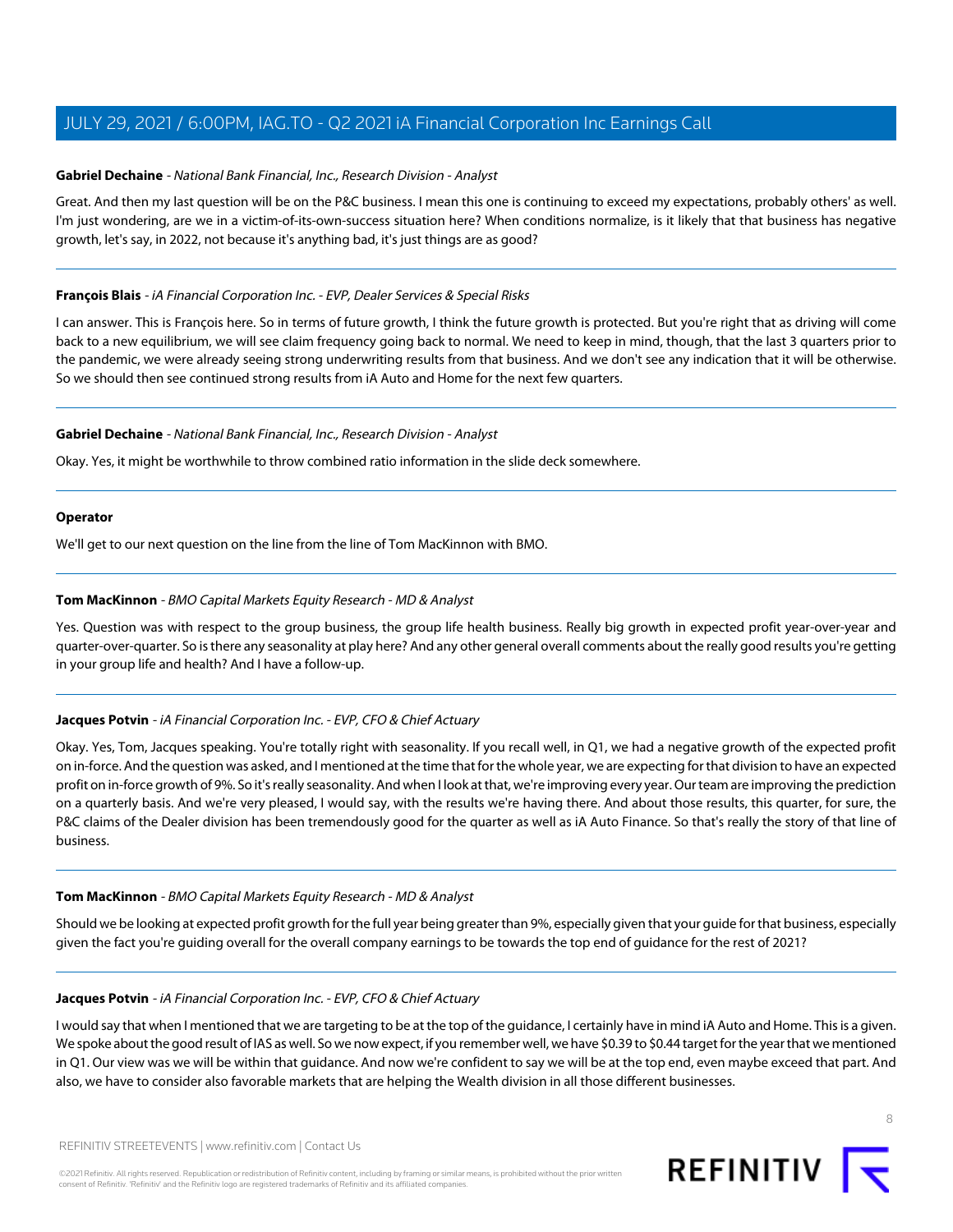When I look at Auto Finance in the Dealer division, for sure, when I look at the credit risk, as long as government programs are in place, as long as the lock down, I think people are paying their debt instead of spending their money as well. So that's what we see. So at one point in time, it will probably come back to normal. But we are, I would say, positive on that, but maybe a little bit less than the first 3 factors I spoke about.

#### **Tom MacKinnon** - BMO Capital Markets Equity Research - MD & Analyst

Okay. And then as you look towards the end of the year when you do your actuarial assumption update, is there anything you can share with us now? Traditionally, what it's been is some pretty big moving parts but being able to offset that with investment gains. Is there any way you can frame our thinking for how the year-end might shake up in terms of actuarial assumption changes. What you're looking at? Where you might see some red flags? And to what extent you'd be able to offset that with investment gains?

#### **Jacques Potvin** - iA Financial Corporation Inc. - EVP, CFO & Chief Actuary

That's a good question, Tom. It's very early in the year, so I don't have anything. The only thing I can tell you is I'm not worried at all about year-end at this point in time. So I don't see any trend. There's no negative trend at all. So I'm very, very confident in regards of what is happening.

#### **Operator**

<span id="page-8-0"></span>Let's get to our next question on the line from the line of Doug Young from Desjardin Capital Markets.

#### **Doug Young** - Desjardins Securities Inc., Research Division - Diversified Financials and Insurance Analyst

Maybe just starting with IAS and maybe just kind of throw the theoretical question here. If I were to think of new car sales dropping by an amount but used car sales actually picking up by the same amount, so like the mix shifting towards more used cars versus new car, and if you kept the same attachment rate on the sales of the warranty, would that not have a net-net positive impact on IAS' results? Is that the way to think about it?

#### **Denis Ricard** - iA Financial Corporation Inc. - President and CEO

I don't know, Mike, if you want to comment on that one? Impact on used versus the new?

#### **Michael Stickney** - iA Financial Corporation Inc. - EVP & Chief Growth Officer

Yes. Sure. No, the way I look at the business, Doug, is that we're relatively neutral, used versus new, in terms of our margins and that kind of thing. So I don't think there's a big advantage if it's a car for a car, 1 less new car versus 1 more used car. And so yes, I think it's obviously, we're happy to picking up the used car business, but I don't think we're going to gain from it.

#### **Doug Young** - Desjardins Securities Inc., Research Division - Diversified Financials and Insurance Analyst

What I was getting at is I thought -- and you can correct me if I'm wrong, that if you sell a new car or warranty on a new car, it doesn't really go through your P&L until the OEM warranty has gone. And whereas, if you sell it on a used car, it starts to immediately flow through the P&L. Is that not the way it happens?

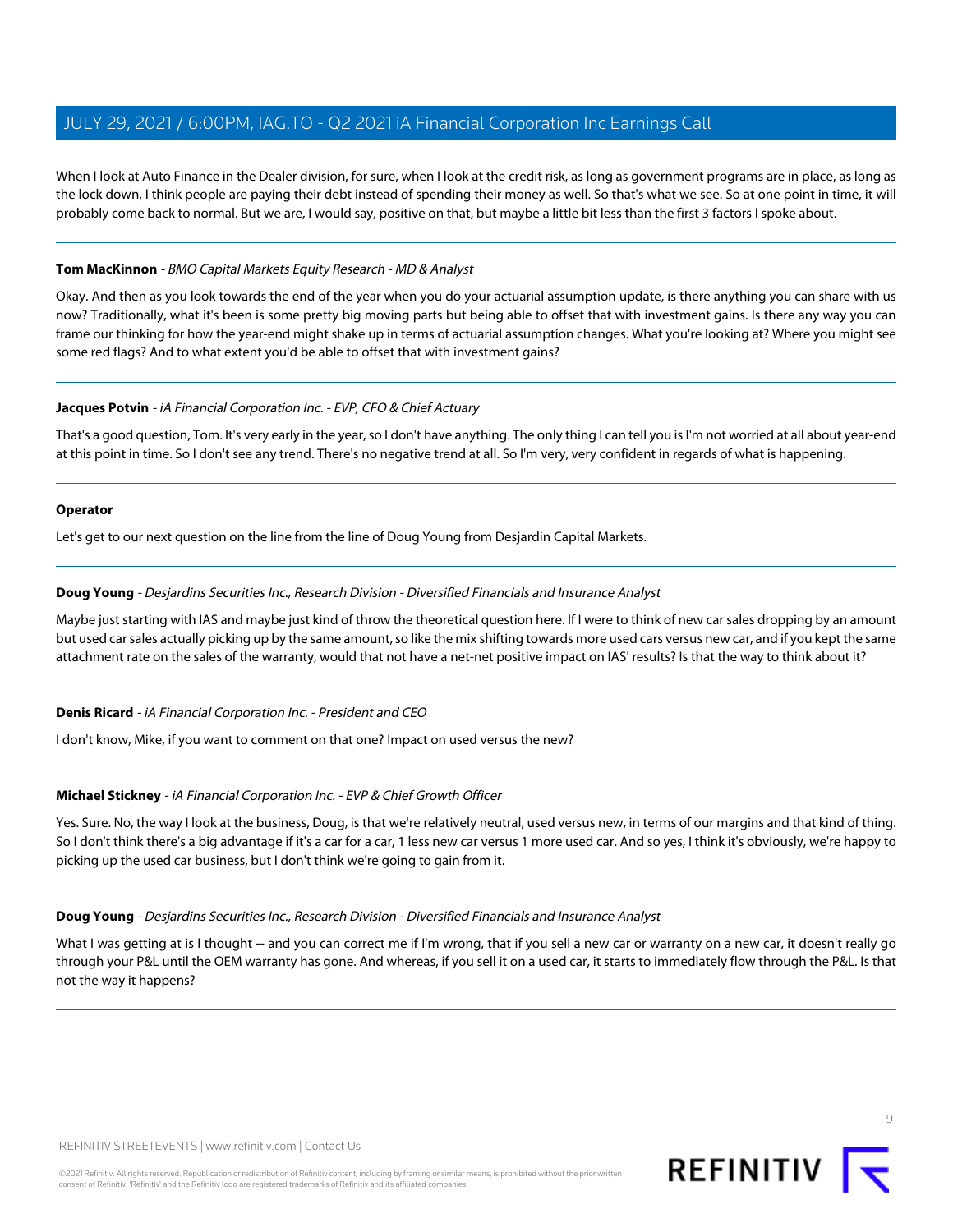### **Michael Stickney** - iA Financial Corporation Inc. - EVP & Chief Growth Officer

There's a bit of a timing issue there, you're right, that would benefit us, but I don't think it's material. Depends on the term of the various products. I mean we sell a lot of ancillary, too, which are shorter term, and obviously on new and used. So it's quite a mixed bag when you get into the details.

#### **Denis Ricard** - iA Financial Corporation Inc. - President and CEO

Then maybe the other thing to keep in mind is that a lot of our business is on the fee business model where the underwriting profit or loss, whatever, is being taken by the dealer. So it brings some kind of stability in our results.

#### **Michael Stickney** - iA Financial Corporation Inc. - EVP & Chief Growth Officer

Yes. I mean the revenues recognized, they're amortized over time. And so that smooths things out.

#### **Doug Young** - Desjardins Securities Inc., Research Division - Diversified Financials and Insurance Analyst

Okay. And then just a few clarifications, and probably for Jacques. If I look at Slide 29, it shows the S&P TSX level where the LICAT falls to 110%. That's 400 points versus 2,900 points last quarter. What's changed?

#### **Jacques Potvin** - iA Financial Corporation Inc. - EVP, CFO & Chief Actuary

Two things, Doug. The solvency ratio increased by 2%, and the stock market protection increased by 4%. So the caution has increased a lot. It's protection.

#### **Doug Young** - Desjardins Securities Inc., Research Division - Diversified Financials and Insurance Analyst

Okay. So that's increasing by that amount, okay. And then individual insurance, and I know you've had decent lapse experience since you adjusted your lapse assumptions not long ago. But it seemed like there was a slight deterioration in individual insurance lapse experience this quarter. Can you delve into what caused that?

#### **Jacques Potvin** - iA Financial Corporation Inc. - EVP, CFO & Chief Actuary

Yes. You know what, Doug, it's \$0.01. We didn't have any experience loss in Q1. So for me, \$0.01 off, I'm not worried at all about that. So we will see what will develop in the future. But I'm very confident that the changes we brought last year-end and in previous years were the right ones. So for me, it could be just statistical fluctuation.

**Doug Young** - Desjardins Securities Inc., Research Division - Diversified Financials and Insurance Analyst

Okay. So there's nothing you're seeing in the book then?

**Jacques Potvin** - iA Financial Corporation Inc. - EVP, CFO & Chief Actuary

No.



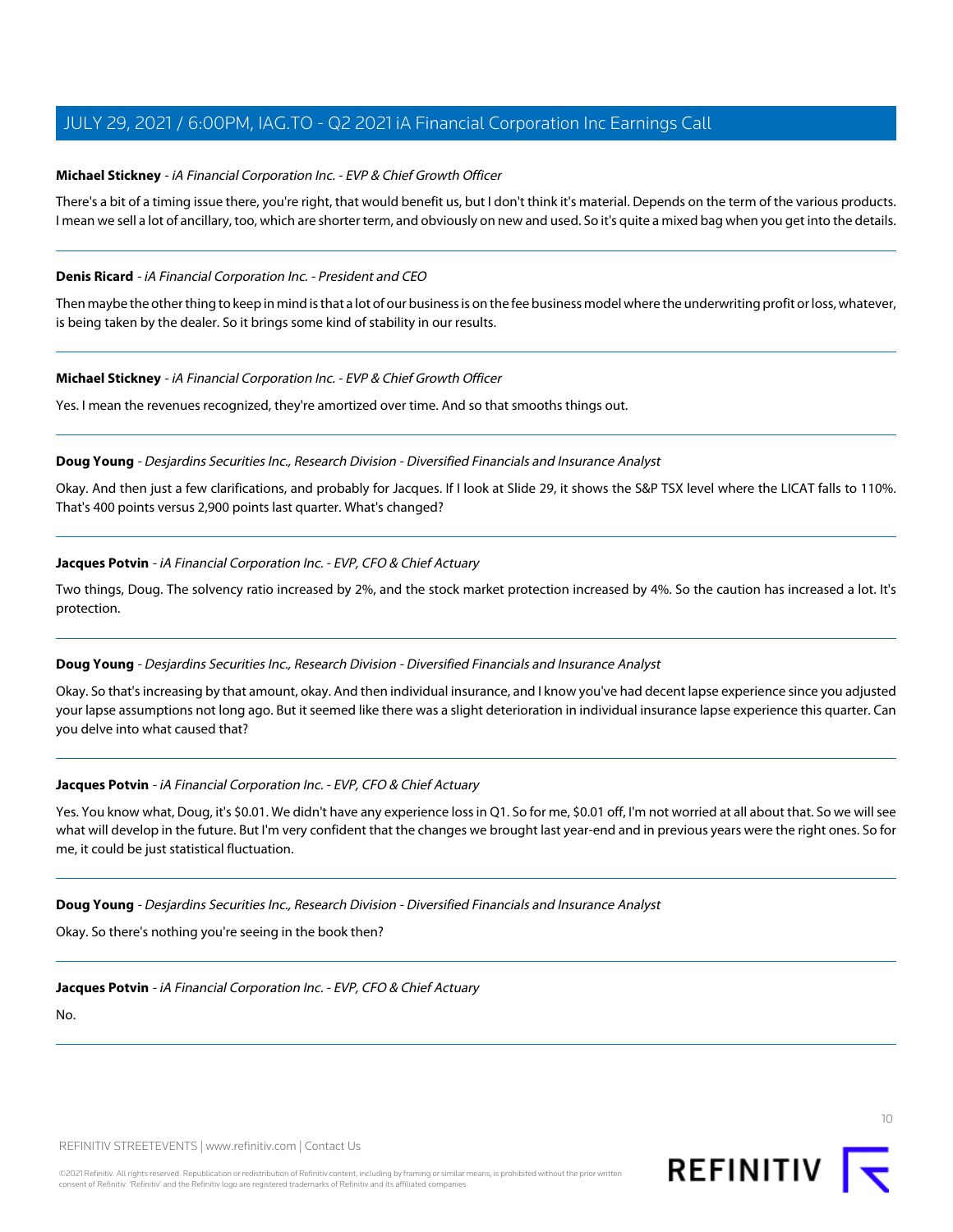#### **Doug Young** - Desjardins Securities Inc., Research Division - Diversified Financials and Insurance Analyst

And then just lastly, in the individual insurance experience, there was a mention of included unfavorable impact on the level of assets backing Individual Insurance reserves of \$0.02. Can you maybe unpack what that is?

### **Jacques Potvin** - iA Financial Corporation Inc. - EVP, CFO & Chief Actuary

Yes. Actually, it's something we associate with instantaneous market impact. And you've seen that over, if you look at the rolling nine, you will see that almost every quarter, there's an impact coming from that. The liability value is equal to the value of the asset needed to support and to mature all cash flow. So it's quite technical. So everything that moves, if it's market, if it's spread, if it's interest rate, it has an impact on the market. So what we're capturing there is really what is not, I would say, what we don't consider core business but what is affected by those movement. It's really the level of reserve that move and it doesn't impact on P&L. That's really what we capture here.

# **Operator**

<span id="page-10-0"></span>We'll get our next question on the line from the line Paul Holden with CIBC World Markets.

#### **Paul Holden** - CIBC Capital Markets, Research Division - Executive Director of Institutional Equity Research

So I want to go back to the capital allocation discussion, Denis. And you gave a pretty comprehensive answer. And just the one thing I want to follow up on is with respect to the NCIB and being a lower priority, and that's consistent with iA's history. But I think there might be an argument or I would argue you're putting up fantastic organic growth today, yet still generating excess capital. So if that continues to be the case and given where your stock is trading, like, why not be a little bit more positive on the NCIB?

# **Denis Ricard** - iA Financial Corporation Inc. - President and CEO

Thank you, Paul, for the question. It could be that in the near future, we decide to look at NCIB more positively. But I mean before we get there, we will certainly sit down and see to what extent we could increase the size of some of the acquisition that we will be targeting. So our preference has always been and continues to be on growth first. So before we go to NCIB, we would certainly put much more thoughts and resources in growing the business either organically or through acquisitions.

#### **Paul Holden** - CIBC Capital Markets, Research Division - Executive Director of Institutional Equity Research

Okay. I got it. Next question, maybe you can give us a quick update on early delinquency experience with respect to auto loans. I believe the deferral programs have expired. I'm assuming the delinquency rates are pretty low, but maybe you can confirm that. And then just quantify what you have left on the balance sheet in terms of the extra provisions you provided last year?

#### **Jacques Potvin** - iA Financial Corporation Inc. - EVP, CFO & Chief Actuary

Jacques speaking. During the quarter, we released the equivalent of \$0.02 coming from that. Actually, it's really people that took a deferral last year and have started back to repay their loan. So what we have remaining on the balance sheet is the equivalent of \$0.025, close to that. So we will see what will happen with them.

But like I said earlier, with government program, the fact that people are paying their debt much more, if you look at the slide showing the credit loss experience, it's simply amazing, the number we see there. So will it change in 1 quarter, we don't expect so. So I feel pretty confident about the fact that that provision won't be needed, but we never know what will happen with that crisis, okay? That crisis is not completely behind us, unfortunately.

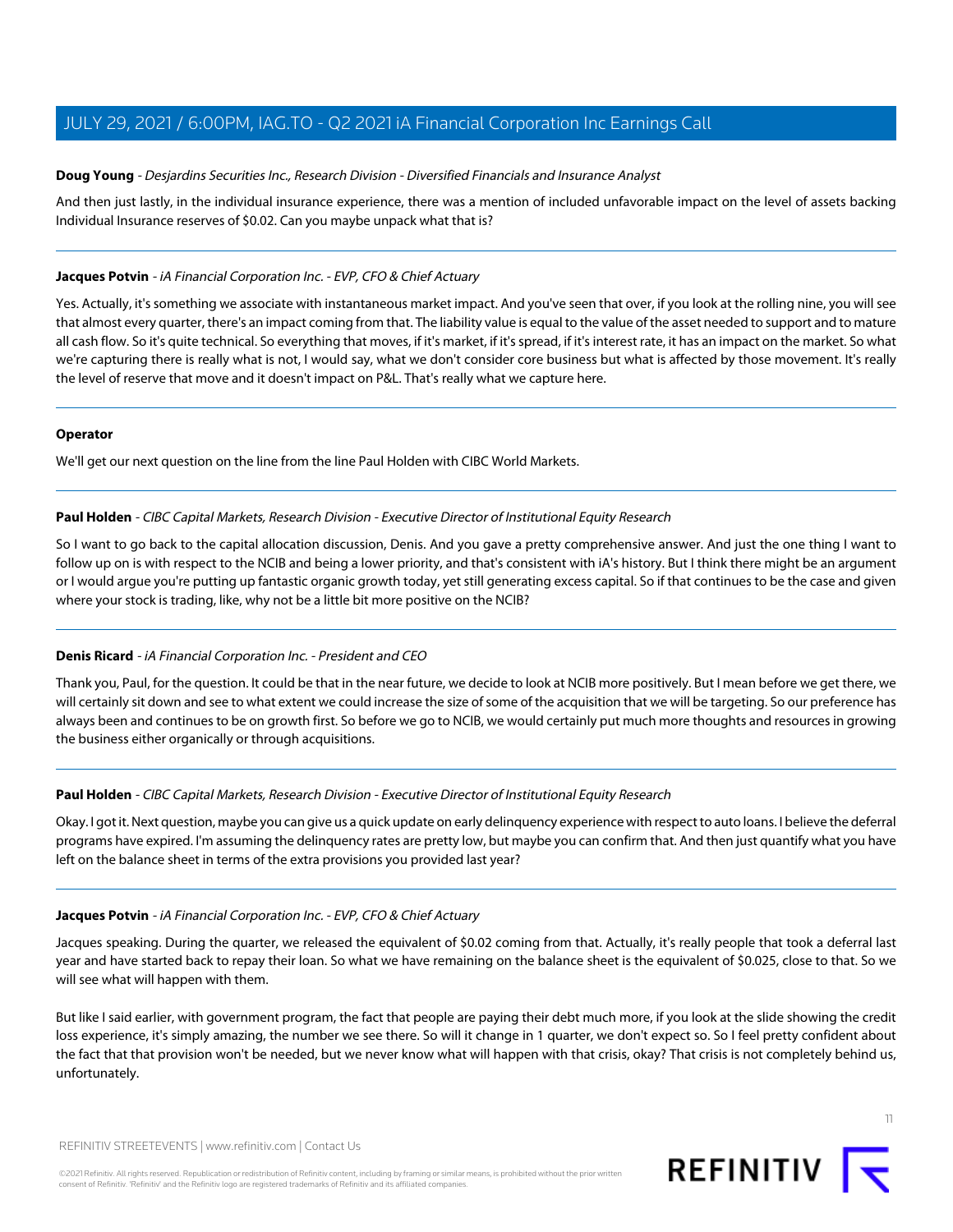### **Paul Holden** - CIBC Capital Markets, Research Division - Executive Director of Institutional Equity Research

Okay. And last question is with respect to the IT write-down you took this quarter. I think this is the second time we've seen that in the last few years. I can't remember if the last one was last year or the year prior. Is there a potential for more coming? And I guess, to better understand that answer, kind of what drove this most recent write-down?

### **Jacques Potvin** - iA Financial Corporation Inc. - EVP, CFO & Chief Actuary

Okay. Maybe I will answer it in two, Jacques speaking again. This one, it's related to our strategy to protect against cybersecurity treat. So our strategy has evolved, and we will never compromise on protecting our clients' data. So this is what happened during that quarter.

If I look forward, you know that at the Investor Day, we presented that we want to ramp up our digital transformation, so investing \$500 million over the next 5 years. And you can be sure that doing transformation at such a pace, it may happen, it will probably happen again that we may decide that we will let go of 1 software because we improve, we want to go quicker on a new idea with our software and so on. So it may happen again. That's the way I look at it.

# **Operator**

<span id="page-11-0"></span>We'll go to our next question on the line from Darko Mihelic from RBC Capital Markets.

# **Darko Mihelic** - RBC Capital Markets, Research Division - MD & Equity Analyst

My question is, I hate to do this to you, but I'm going to bring you back to capital one more time. And I'm looking at Page 16 and potential capital deployment of \$800 million. Now that's up from \$500 million just 1 quarter ago. It's a 60% increase quarter-over-quarter. And I can see that you generated \$100 million in the quarter. So the question is a few things. First, where do the other \$200 million come from? Is it some sort of actuarial black box thing you did in the quarter or some sort of new measure? And could it happen in reverse? Could we have a big decline like that in a quarter or 2 on the potential capital deployment?

And if it is, in fact, sort of permanent and can sit there, did you kind of go on hurry-up offense for some reason? So those are my questions around capital. And I might sort of have some follow-ups. But maybe if you can just sort of first walk me through how it came to be you had a 60% increase Q-over-Q, which is very rare amongst the companies I cover, and then talk through sort of the permanence of it and whether or not you really went scratching for it for a reason.

# **Jacques Potvin** - iA Financial Corporation Inc. - EVP, CFO & Chief Actuary

Really great observation, Darko. It's Jacques speaking here. I'm really happy that someone asked that question actually because you're totally right that it increased a lot during the quarter, \$300 million actually. \$150 million is really normal profit. And the other \$150 million is not black box, it's really, we did something, though. We have optimized okay, the capital treatment of the options backing our long-term liabilities. Because in the capital formula, there's 2 ways that we can reflect that. We used one way before, and we decided to move to the other way.

And there are 3 consequences, okay? The first consequence it has a near neutral impact on the total ratio, slightly negative. On the core ratio, though, it increased the core ratio by 2%. And it increased, on a permanent basis, the deployable capital by \$150 million. And when you look at what happened with the change of the regulator in regard of the goodwill treatment for us, for sure, we are looking at the formula is there way for us to optimize the way we use the capital? So that's something we found that quarter. So it was not something that will repeat. We may find other avenues to increase it. But for this quarter, we're very proud of bringing it up to the table.

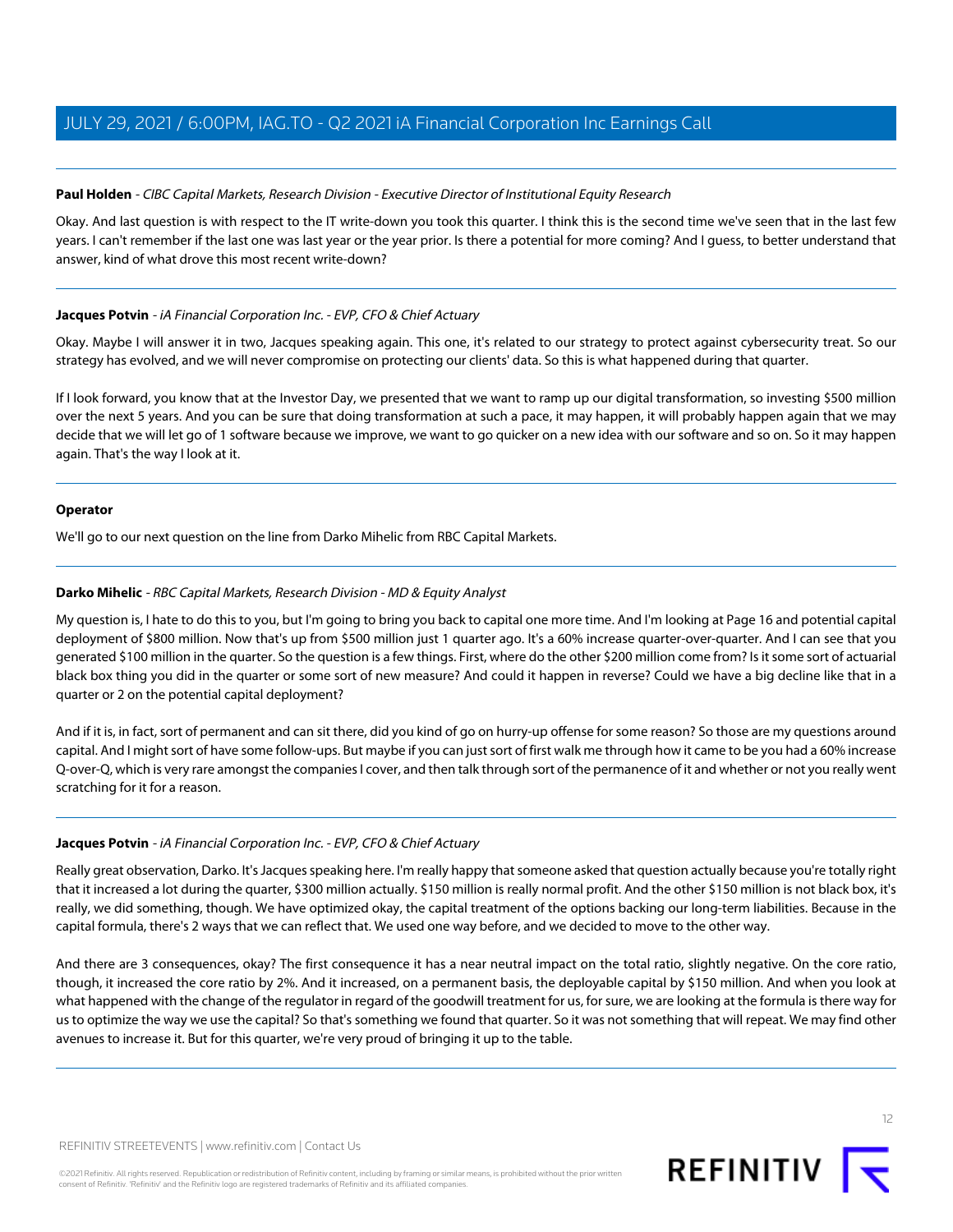### **Darko Mihelic** - RBC Capital Markets, Research Division - MD & Equity Analyst

And how does it happen that it only. I mean so your LICAT ratio went up just 2 percentage points, I'm a little bit, maybe we can talk offline about some of the puts and takes there on that capital. And maybe -- there's no earnings impact either, Jacques, just to be clear? I mean, you said...

# **Jacques Potvin** - iA Financial Corporation Inc. - EVP, CFO & Chief Actuary

No. No, nothing fundamental. We didn't change the underlying the economic. We didn't change anything. It's only the only thing which, we changed the way we calculate the capital for those options.

#### **Denis Ricard** - iA Financial Corporation Inc. - President and CEO

It's Denis here. Let me put it another way. This improved the core ratio, didn't change the total ratio. And because some of the constraints for excess capital or deploying capital was the Tier 1 capital, it improved the deployable capital.

# **Darko Mihelic** - RBC Capital Markets, Research Division - MD & Equity Analyst

Okay. The next obvious question is are there other opportunities like this that still exist?

#### **Jacques Potvin** - iA Financial Corporation Inc. - EVP, CFO & Chief Actuary

Maybe, maybe not. We will see. My team is working. This is when we have identified and we've been able to execute on. So you can be sure that my team is doing a great job looking at that and trying to optimize the value for our shareholders.

#### **Darko Mihelic** - RBC Capital Markets, Research Division - MD & Equity Analyst

Okay. And with respect to the last thing on the Slide 16, which is with regulators' instructions, the thing is you guys have a different regulator. Is it possible or probable? Or are you pushing for your regulators to say OSFI is too concerned and overconservative, you guys go ahead. Is that, you think that's even possible?

#### **Denis Ricard** - iA Financial Corporation Inc. - President and CEO

I think it's very unlikely. It's Denis here, Darko. The regulators in Canada are talking to each other all the time. And they're probably listening to this call anyway. But the, I mean, they work in sync. So I would be very, very, very surprised if they would move differently. They move in sync when they decided to make the restriction, and I believe that they will move in sync for lifting the restrictions.

#### <span id="page-12-0"></span>**Operator**

We'll get to our next question on the line from Lemar Persaud of Cormark Securities.

#### **Lemar Persaud** - Cormark Securities inc.

Maybe my question is most appropriate for Mike. I just want to square up some of the discussion on U.S. Dealer Services and the impact of the new car inventory shortage. So if you could help us understand, how do you see U.S. Dealer Services sales evolving relative to the \$285 million on Slide 9 for the back half of the year.

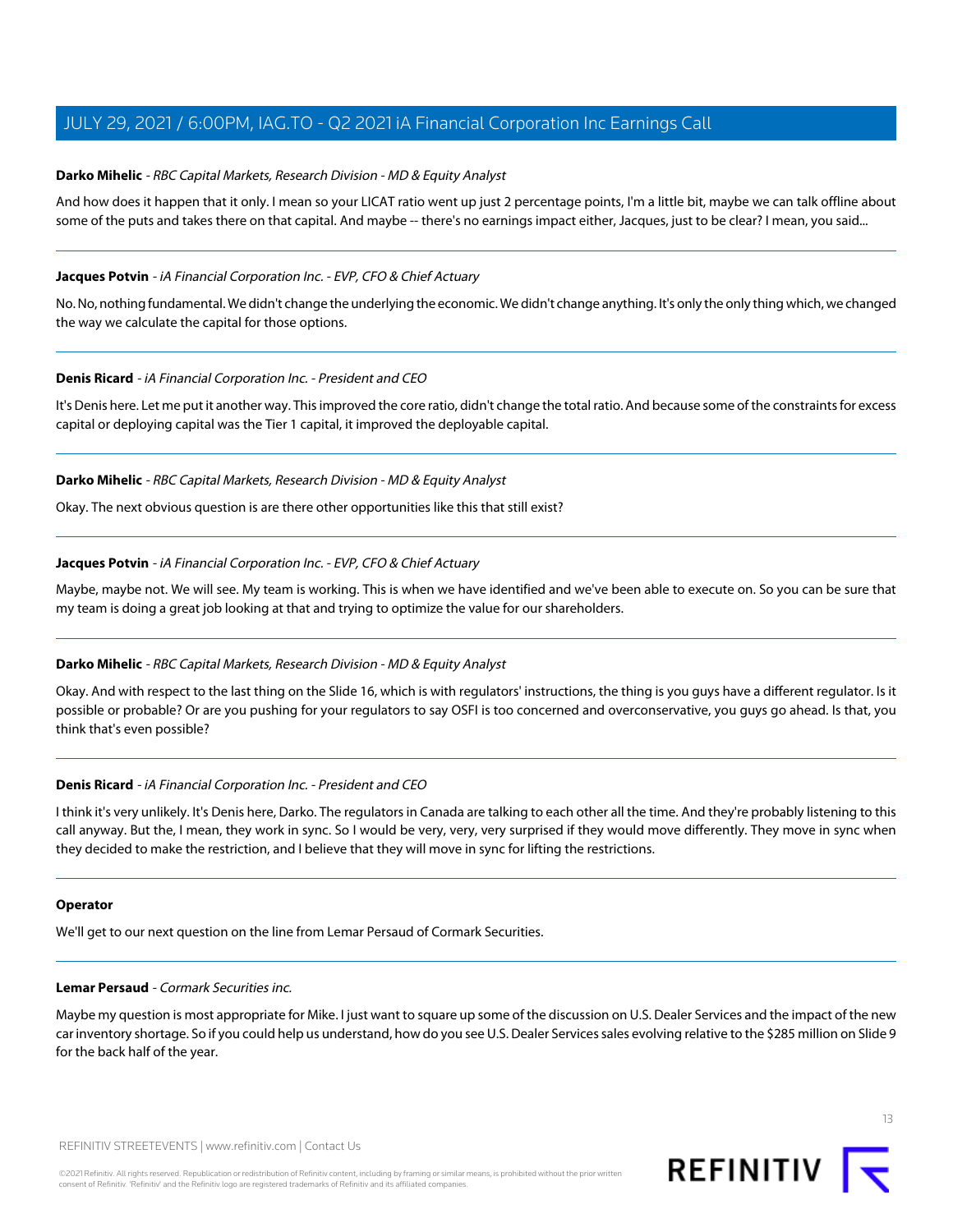And I'll tell you there's 2 real reasons I'm asking the question. First, I'm wondering is there anything onetime in nature given the very strong sequential growth? And then secondly, we're seeing support for used car sales with increasing prices. So I'm wondering, is the growth or strength in used car sales going to be enough to offset the slowdown in new car inventories? I apologize if this has been asked. I had a communication issue earlier, so I dropped off for a bit there.

# **Michael Stickney** - iA Financial Corporation Inc. - EVP & Chief Growth Officer

It's, yes, Mike Stickney here and no problem. Basically, the way I'm looking at it, it's going better than I would have guessed at the start of the year. But the issues around the chip shortage and the inventory situation are in the press every year. And I still think we're going to have a slowdown during the second half. It's probably not as bad as I would have guessed at the start of the year or even 3 months ago, but I think that is basically what's coming. It's probably not going to be as deep as what I would have guessed 3 months ago. And it is mitigated, especially for us, with used car sales. And we've got 50% of our business tied up in the used car market, so that's helping us. But I do expect it to slow down.

Overall for the year, I think we're going to end up in line with expectations, which I feel pretty good about. But yes, I think it will slow down a bit.

# **Lemar Persaud** - Cormark Securities inc.

That's helpful. And then my next question is just based on the comment earlier on switching the dividend to being on core versus reported for the dividend, it sounds like you're suggesting a higher dividend would be more appropriate. Is there any potential to move the targeted payout ratio higher?

#### **Denis Ricard** - iA Financial Corporation Inc. - President and CEO

It's Denis here. We have no intention to change our target range, which is between 25% and 35%. The only suggestion I made was that it's the basis on which it's calculated that we are strongly considering changing.

#### <span id="page-13-0"></span>**Operator**

We'll get to our next question on the line. It's from the line of Scott Chan, Canaccord Genuity.

#### **Scott Chan** - Canaccord Genuity Corp., Research Division - Director of Research of Financials & Financial Services Analyst

I just wanted to go back to your nonprime auto book. And I see that it exceeded \$1 billion this quarter, up 26% year-over-year. And I recall in the past that you talked about perhaps constraining growth within this portfolio. So I was wondering is that still applicable? Or does the pandemic create a market opportunity there?

#### **Denis Ricard** - iA Financial Corporation Inc. - President and CEO

Yes. It's Denis here. Let me answer that question. It's a great question. You're right, in the past, we've set some limits. And one of the reasons why we set those limits is because when we bought CTL in 2015, we wanted to make sure that we would grow that business smoothly over time and gradually and learn through the process because that was a new business for us. So we basically increased year after year. When we hit the limit, we were more comfortable. We would increase the limit approved by the Board.

But now also what we did is that we looked at the overall for the organization to what extent we were, I would say, ready to support kind of a shock to the experience of credit and moving from over \$1 billion, which we did, is still within the limit of the tolerance or the appetite of risk that we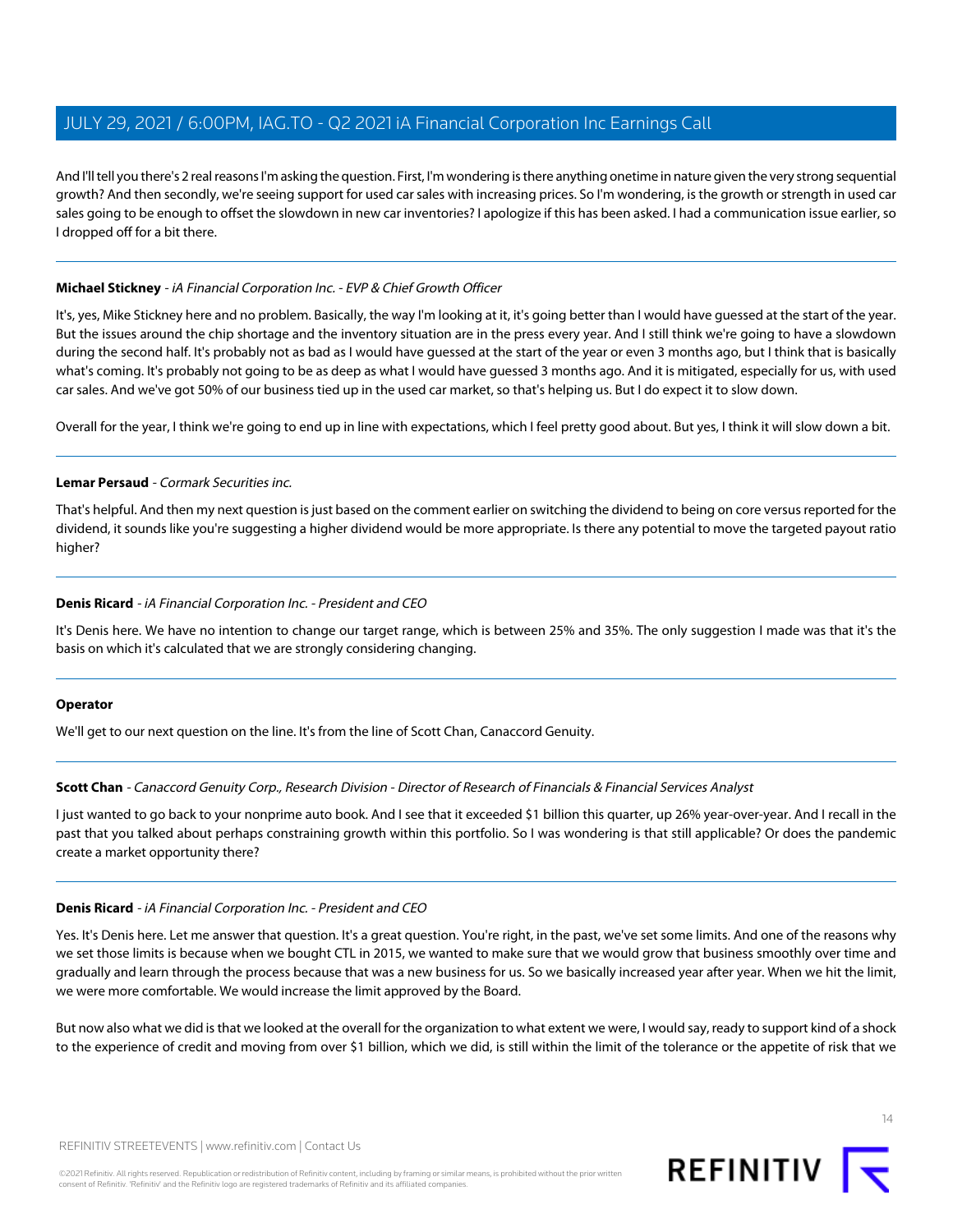have in the organization. So we feel comfortable with where we are today. At some point of time, we will revisit that limit. It may be that we hit a limit where we will decide not to go over, but we are not at that point right now.

#### **Scott Chan** - Canaccord Genuity Corp., Research Division - Director of Research of Financials & Financial Services Analyst

Okay. And just lastly, Jacques, you talked about core EPS guidance for Q3 and Q4 coming at the upper end of the guidance range. And I think I kind of pieced together you talked about that because of IAS and iA Auto and Home. But was there anything else that gives you kind of confidence to kind of hit those targets in the back half of the year?

#### **Jacques Potvin** - iA Financial Corporation Inc. - EVP, CFO & Chief Actuary

I missed a few words, Scott. I will try. Actually, the other thing is if you look at the market and strong net sales in the Wealth division, it will certainly be something that I'm expecting to be higher than the guidance provided at the beginning of the year, for sure. And I mentioned there may be some part also from iA Auto Finance that can contribute to that. Did I answer your question?

#### **Denis Ricard** - iA Financial Corporation Inc. - President and CEO

I would just add. Yes, I think you did Jacques, because the question was about what is it from now until the end of the year that makes us confident other than a couple of things he mentioned. I would say that in general, I feel quite confident also because when you look at the sales across the board, they have been very, very strong. And AUA/AUM has been very, very strong. And that makes us very confident that we can be at the top of the range for the end of the year.

#### **Operator**

An Mr. Ricard, we have no further questions on the line. I'll turn it back to you for any closing remarks.

#### **Denis Ricard** - iA Financial Corporation Inc. - President and CEO

Okay. Sorry, I didn't push the button, thought I did. Okay, thanks a lot. Listen, we've got a great quarter, outstanding quarter. Certainly, a couple of things that I'd like to say. First of all, I think that we are quite confident about the results going forward, which is I'm sure of interest from you. And we've been very, very clear that up from now until the end of the year that we believe it will be at the top of the guidance. Our generation of capital, organic generation of capital is still very strong. Our profitability across the board has been outstanding, and we are confident that this will continue going forward. And lastly, our growth has been quite excellent during the quarter, I mean, since the beginning of the year, for sure, and we have a momentum right now. So we are confident that this will continue going forward.

So I think it's been quite a good quarter. And the next quarters, we are quite confident that the good results will continue. Thanks a lot.

#### **Operator**

Thank you very much. And that does conclude the conference call for today. We thank you for your participation as you disconnect your lines. Have a good day.

15